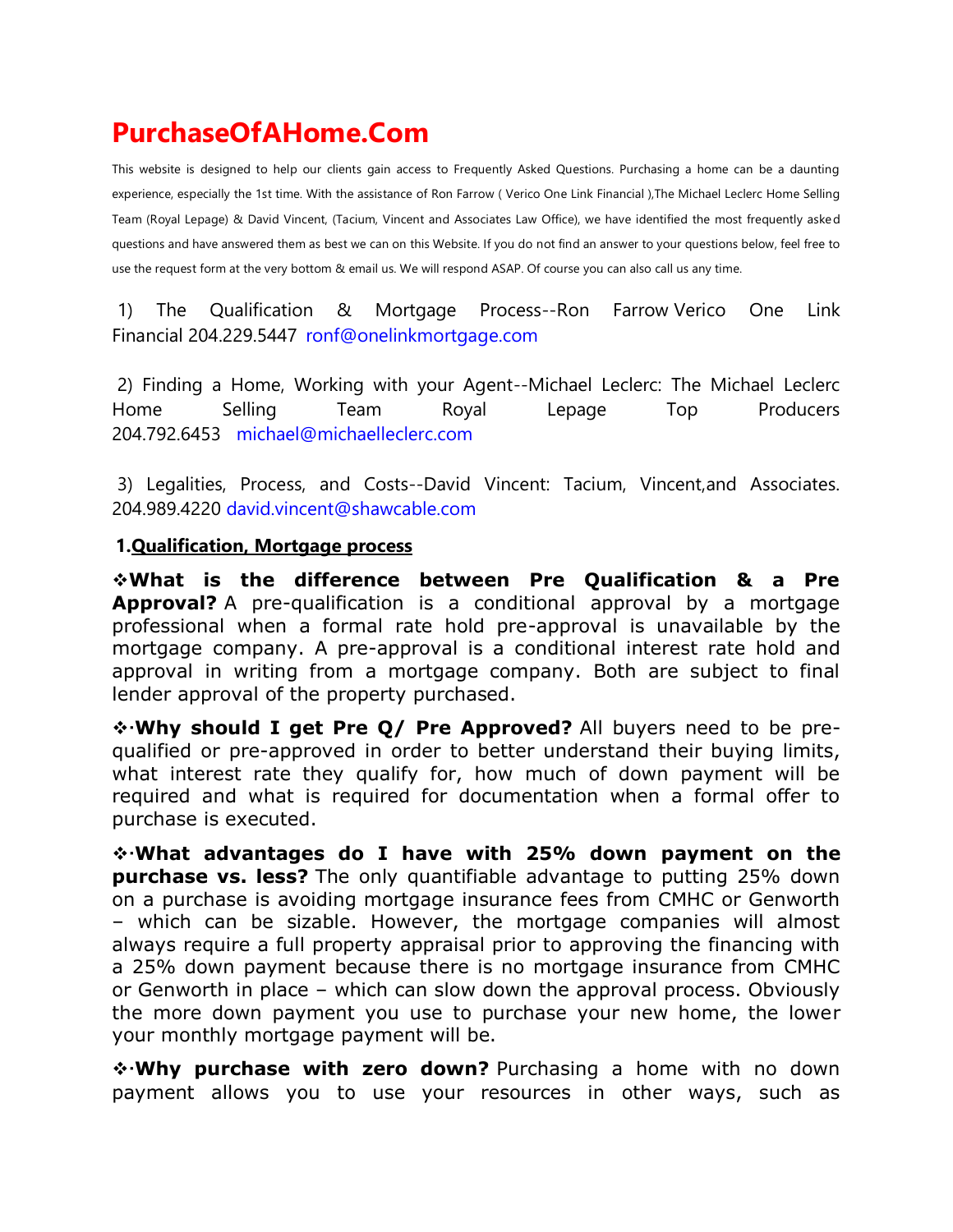improvements to the property or other purchases needed for the new home. With the property increasing in value in the coming years, the purchaser will earn equity over the course of time regardless of an initial down payment.

❖**How much down payment do I need?** You may not need any down payment at all. There are dozens of no down payment mortgages available today. Normally to secure the best mortgage interest rates a 5% down payment is recommended – but may not be necessary.

❖**Can I use a gift letter for the down payment?** A gift letter, provided to you by your mortgage specialist, signed by an immediate family member (mother, father, brother, sister, grandmother, grandfather, aunt, uncle) can be provided as proof of down payment. You will also require a copy of your bank statement showing the amount of the gift being deposited to your account to complete the approval process.

❖**Can I borrow for the down payment?** In some cases, depending on the criteria of your mortgage company, you may be able to borrow the down payment from a credit card, loan or line of credit. You must however, include the payment for this loan in the calculation of all of your debts and the new mortgage payment to qualify. You will also have to have a good personal credit rating in order to qualify for this option.

❖**How is the best rate determined?** The best interest rate is solely determined on the credit and employment status of the borrower. If you have good personal credit history and have a good employment history then you should be eligible for the best interest rates available.

❖**Why is it so difficult for a self-employed person to get Pre Qualified?** It is becoming much easier for the self-employed population to become pre-approved for mortgage financing. Although the major banks and credit unions have their own internal credit criteria that prevents an easy process of pre-approval for self-employed individuals, there are many mortgage companies that offer specific mortgage products that make it easy to qualify for financing. You need to work with a mortgage specialist that understands self-employment and can properly read a tax return. There are many mortgage products currently available that allow a self-employed person to NOT have to prove income in order to purchase a home.

❖**Can I borrow for improvements?** There are several programs available that will allow a buyer to incorporate the costs of most improvements to the property. This allows you to purchase a home that may need some significant improvements made to it and put those costs into the mortgage rather than having to self-finance these costs.

❖**What is amortization?** The amortization of a mortgage is the number of months that the mortgage is calculated over before it is repaid in full.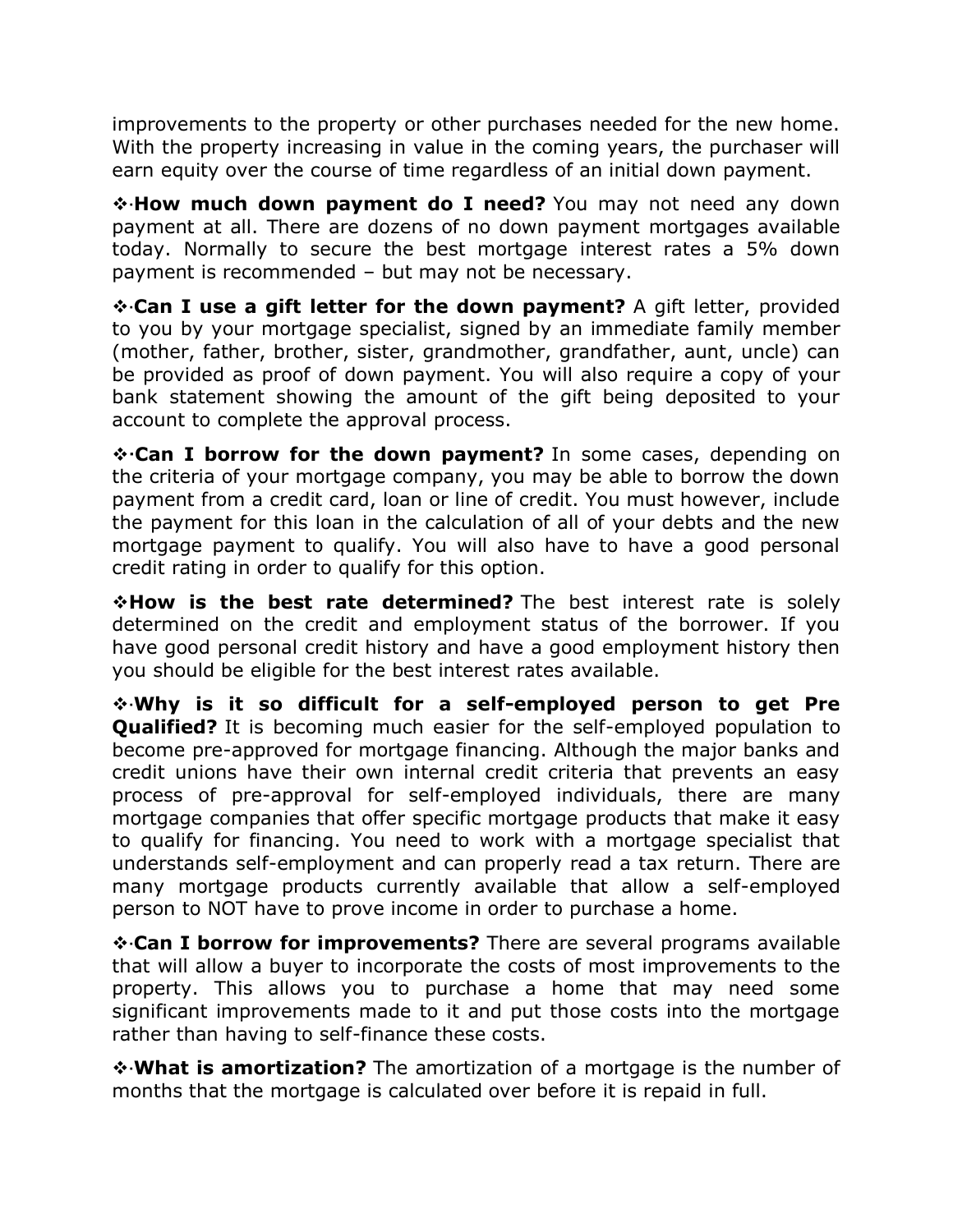❖**What is a term?** Term is the agreed upon length of time that the mortgage company will guarantee your interest rate.

❖**Why should I amortize longer/ shorter?** Depending on how quickly you wish to pay off the mortgage in full, you can set your total amortization and payments at a level that is comfortable for you and plan for future changes such as a family addition.

❖**Do I go with a fixed or variable, what are the Differences?** Arranging a fixed or a variable mortgage is a personal choice depending mostly on whether you can tolerate your payments changing – up or down. Fixed rate mortgages have traditionally been the more popular choice for those homeowners who preferred to set a payment for the entire term of their mortgage and not worry about the changing interest rate markets. However, within the last 5-10 years the majority of homeowners who opted for a variable rate mortgage have come out ahead. With the right mortgage strategy in place, put together by a mortgage specialist, a variable rate mortgage can be very effective to ensure that you do not pay more interest than you need to.

❖**How do I determine how much I can afford?** How much you can afford each month is a lifestyle choice. However, the mortgage companies work with ratios to determine affordability. These are called Debt Service Ratios. These ratios are an allowable percentage of your Gross income that the mortgage companies feel is an acceptable amount of your income that you can afford to pay each month for your mortgage payments, property taxes, heat, and other debts. There are several mortgage products now on the market to help those borrowers who may not be able to show enough income on paper to qualify with these ratios in mind (service industry staff, commissioned sales people, part time jobs, etc.) Working with a mortgage specialist is vital to properly determine which mortgage product will be the perfect fit for your particular situation.

❖**How much is your fee? Cost?** One of the many benefits to working with a mortgage broker is the fact that they will give all of your options available to you, and whichever mortgage company you decide to put your mortgage with simply pays the broker a commission – there are no fees or charges whatsoever to working with a mortgage broker.

❖**How are taxes paid?** Property taxes can be paid one of 3 ways:

1. You can pay in one lump sum annually to the City or municipality.

2. You can have the mortgage company collect your property taxes with your regular mortgage payments and pay the tax bill on your behalf or

3. You can pay a monthly installment directly to the city and in some cases the municipality on what is called the TIPPS program (Tax Installment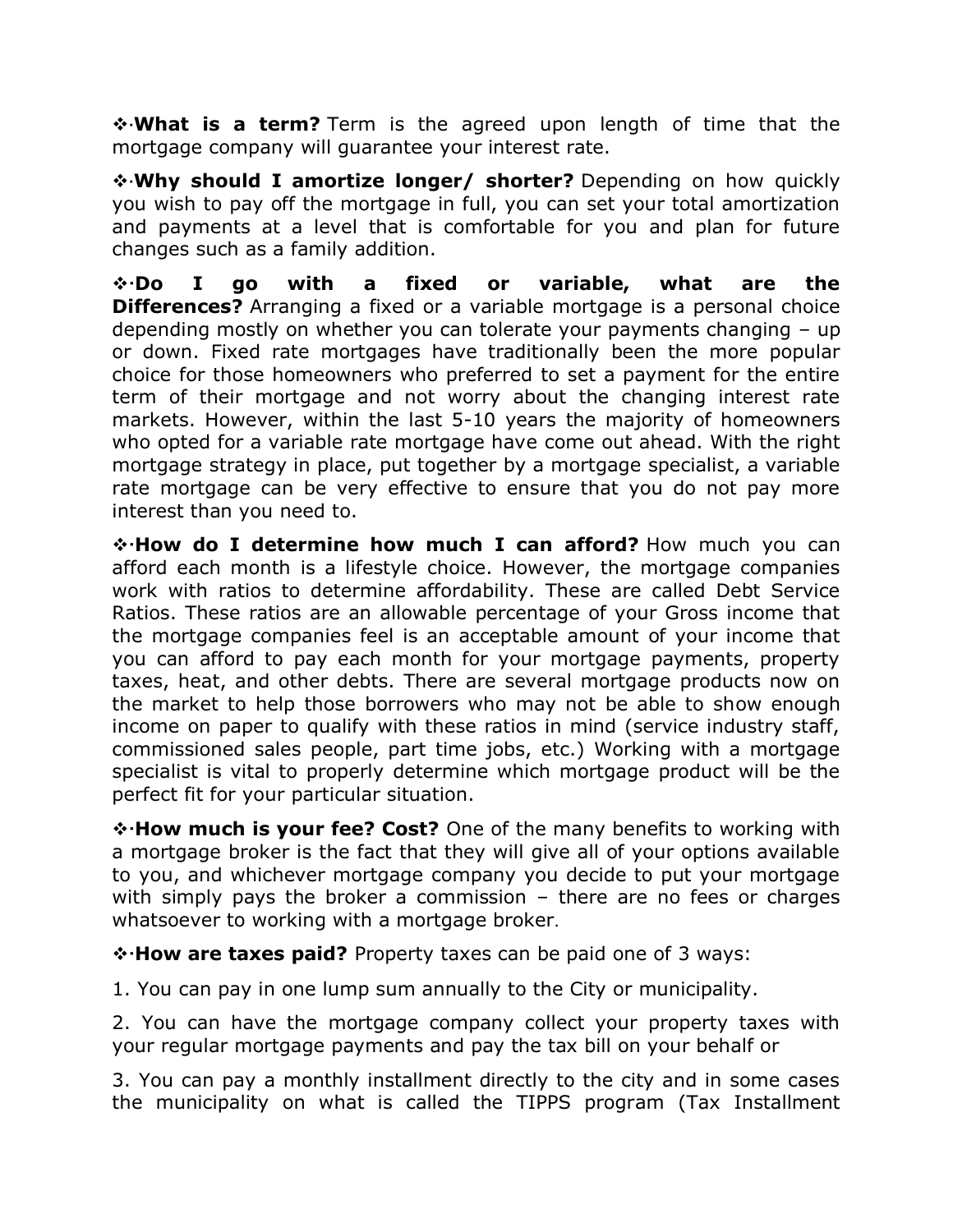Payment Program) this is recommended if available as the TIPPS program is the easiest way to handle your tax payments.

❖**Title insurance – how does that work?** Title insurance has become a excellent way to protect you and your new home against many defects with the property that were caused prior to your possession and to guard against someone actually stealing the title to your home. Title insurance can also be a substitution for a survey and zoning memorandum if one is not available from the previous owners.

❖**Mortgage insurance – How does that work?** Creditor life insurance and in some cases disability insurance is available from most mortgage companies and special programs are sometimes available from the larger mortgage brokerage companies. Like anything, there are many pros and cons to any insurance, however to protect your family and/or others that may be burdened with the mortgage payments in the case of your death, it always recommended that insurance of some kind is in place when you take possession of your new home.

❖**What is a cash back mortgage?** A cash back mortgage is a mortgage that has been arranged to have a percentage of the mortgage amount given back to you as a loan. In some cases, the cash back can be used for the down payment and in other cases the cash back can be used for any other purpose you choose, as it is your money (appliances, furniture, landscaping, etc) While cash back mortgages can be a great choice, there is a cost to them, On average, your mortgage interest rate will be  $1 - 1.5\%$  higher for the option of a cash back mortgage. It is very important to work with a mortgage specialist that will calculate everything accurately and present you with your options here clearly so you fully understand the cost of a cash back mortgage. – now and in the future.

### **2. Finding a home, working with an agent**

❖**How do I get access to all properties?** All of the properties listed on MLS by all companies allow us access by remote key safe to every property through an appointment process.

❖**How do I find the best deals?** We have entered your exact criteria in our database to help identify all properties, which include Bank Foreclosures, Distressed sales, and company owned properties. If you want a specific search for these types of properties only, we have the ability to isolate the search to any specific request.

❖**How do I arrange to view properties?** Simply call your Buyer Specialist from our team and they will arrange to get you into the home at a mutually convenient time.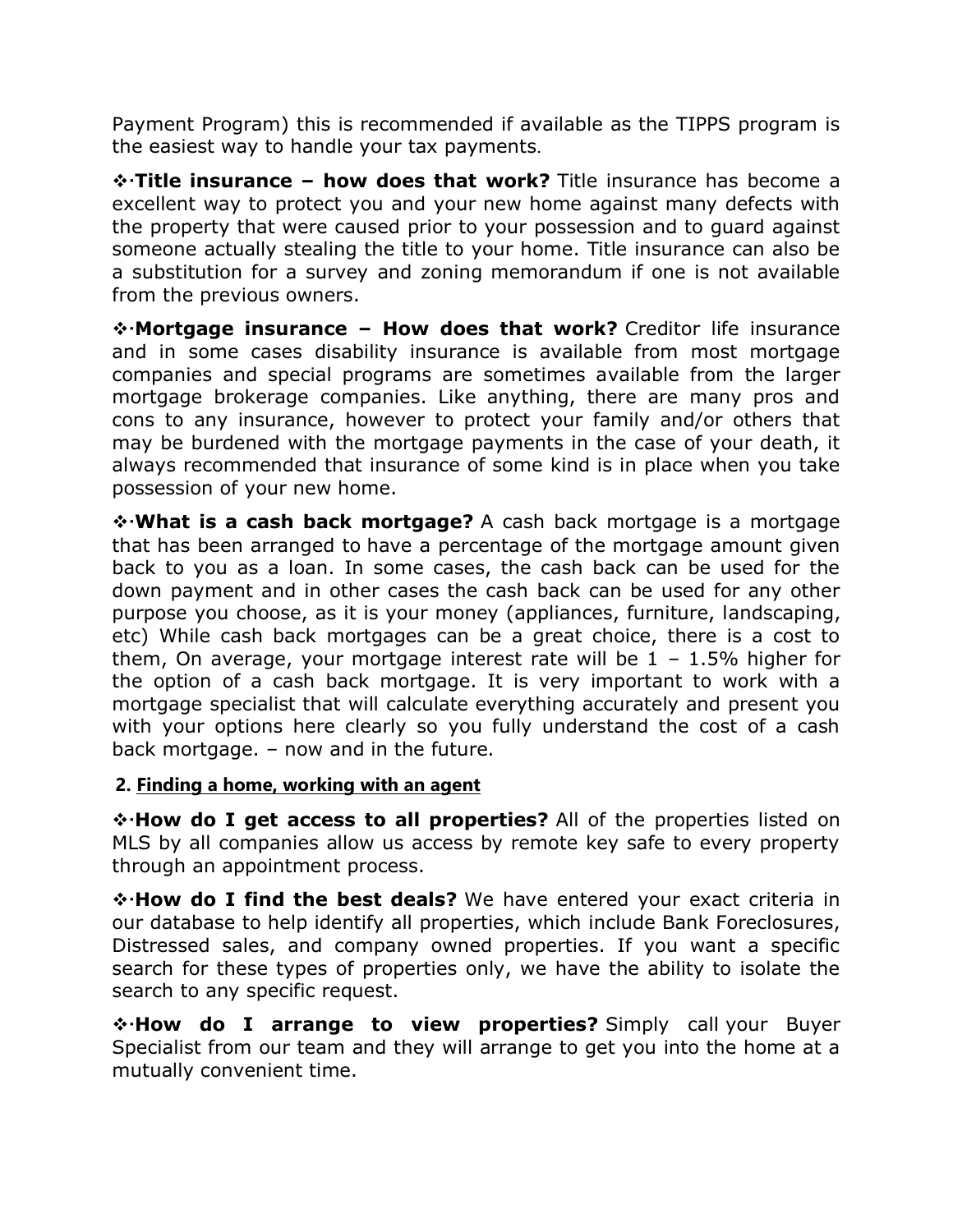❖**Can I see any property?** Yes, simply call your Buyer Specialist from our team and they will arrange this.

❖**How do I make sure I am not paying too much?** We do a Reverse Market Analysis to ensure that you are aware of any similar properties that have recently sold in the same area for comparable purposes.

❖**How do I get an inspection done on a home?** We can recommend and provide you with a list of qualified home inspectors and we will make the offer conditional on a home inspection if you decide this is what you would like to do. **Should I get one?** Yes, we highly recommend getting a home inspection. The cost is negligible considering the cost of a home and it provides you with the peace of mind knowing the home has either no flaws or the flaws it has are manageable and acceptable to you. In some cases, for example in a multiple offer situation, you may not be able to secure the home you want to buy if you put this condition in the offer as the best and cleanest offer typically wins the battle. These options will be presented to you at the time of writing an offer from your Buyer Specialist from our team

❖**How many conditions do I put on an offer?** There are as many as 6 or 7 conditions you can put on an offer. The ones we highly recommend whenever possible are: Financing, Home Inspection, Sellers Property Condition Statement and Water Sample on Rural properties

❖**How much of a deposit is required when purchasing?** Typically the more the deposit, the stronger the offer. A common number is \$2000 on a \$100,000 offer and \$5,000 on \$200,000, \$10,000 on a \$300,000 property. This is not written in stone and every situation varies. In a multiple offer situation, you may have to provide as much as you have access to in order to make your offer as strong as possible.

❖**Who does the buyer agent work for?** The buyer agent works exclusively for the buyer. It is assumed when you look at a home that the agent showing it to you is working on your behalf as the agent with the listing works for the seller. The only exception to this is known as Limited Joint Representation where the Broker can act on behalf of both parties. Both the buyer and the seller must consent to this. An explanation of Buyer Agency Relationships was included in the package we gave you as we are governed by the Manitobia Securities Commission to present this information to you prior to showing you a home.

❖**What are the best locations/ worst?** Every location is different and the needs of every client need to be identified in order to determine the best and worst locations.

❖**Can I look everywhere in home?** Yes. You have hired us to represent your best interests and we strongly suggest that you look in every nook and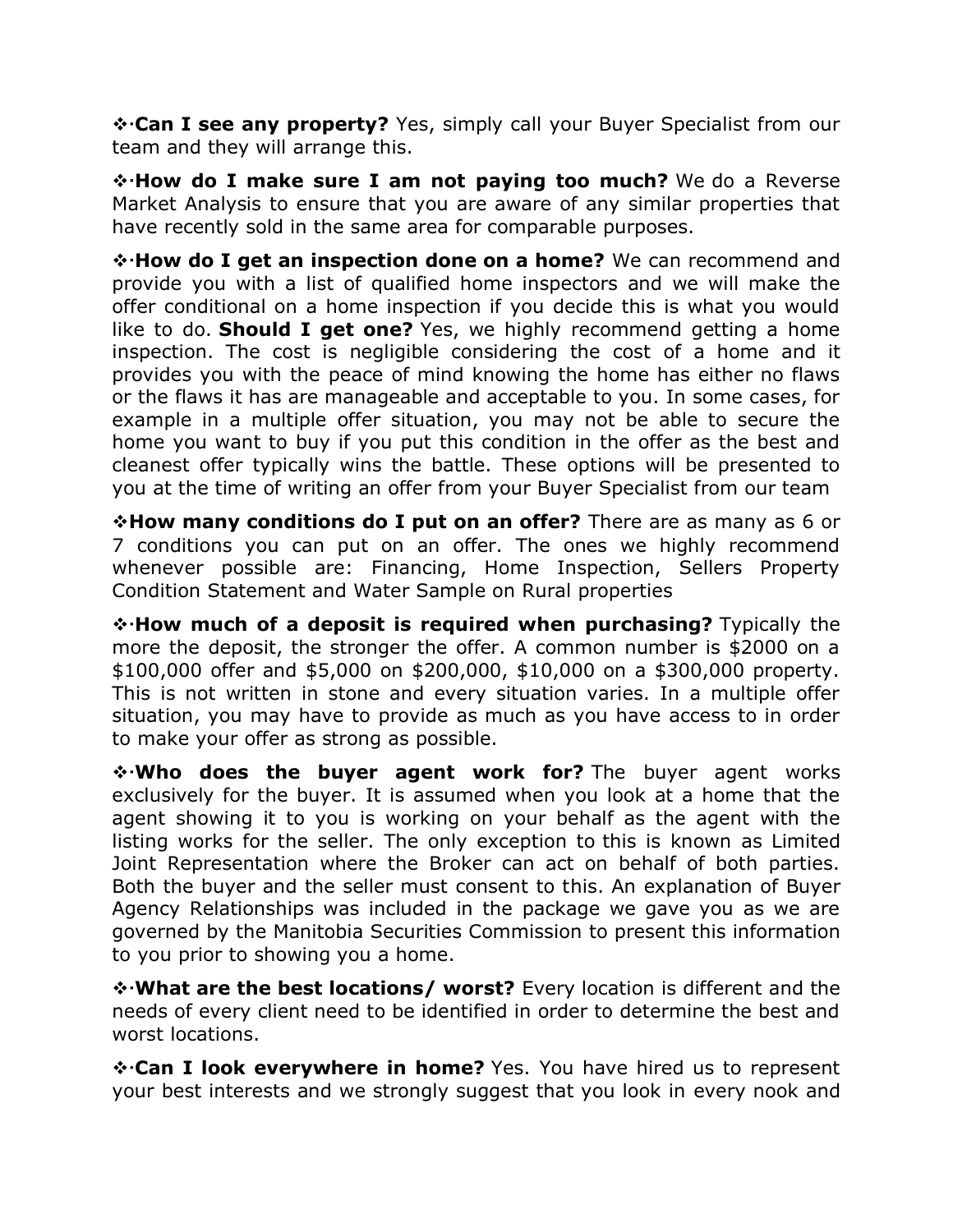cranny in a home, or have a certified inspector look on your behalf. If appliances are included, you may want to open fridge, stove and any other appliance door to identify the interior condition.

❖**Can you preview homes for me?** Yes we can, however, unless it is physically impossible for you to do a drive by, we recommend that you do a drive by 1st. Over the years we have brought many people to homes and at 1st sight they don't like the look of the home, location, the neighbors or something just does not work for them. This results in an inconvenience for all parties, but especially for the buyer and seller.

❖**What do I do if I see a for sale by owner (FSBO)** You have hired us to represent your best interests. This includes strategy and negotiation with a private seller. You should take down any info possible (i.e.) address, phone # and call us. We will call the vendor on your behalf and identify the price and other important terms and conditions of the sale. We will arrange an appointment to view the home for you with "Single Agency Representation" representing you best interests at all times.

❖**How do I ensure the security of my family?** The security of your children is paramount to us. We will help you identify neighborhoods conducive to the well being of your family.

❖**Will the house I buy depreciate in value?** Only if all of the homes in Winnipeg depreciate or for a psychological depreciation or neighborhood problem.

❖**What is the process for negotiation when I find my dream home?**Once you identify your dream home, this becomes an energy filled exciting time, but it can also be a disappointing time. The 1st step is to make your buyer agent aware. They will immediately meet with you to discuss a strategy moving forward. It is imperative that the communication is wide open at this time. If a competing offer is present, your buyer agent will discuss strategy and make you aware of every detail. It is important to keep your emotions in check until the deal is a success or not.

❖**How does the bidding war work?** A bidding war occurs when there is more than 1 offer present on an individual property. At this time the Sellers agent collects all of the offers and presents them in the order they are received. The seller then gets to identify the best offer through a series of discussions with the Selling agent. None of the buyers know what the other offers are, so if the property being bid on is wanted by 1 or 2 or 3 individuals at any cost, the cost is usually inflated tremendously. This can be a thrilling time for a seller, but unfortunately, there is only 1 winner on the buyer side. It is imperative that the lines of communication are wide open in a bidding war.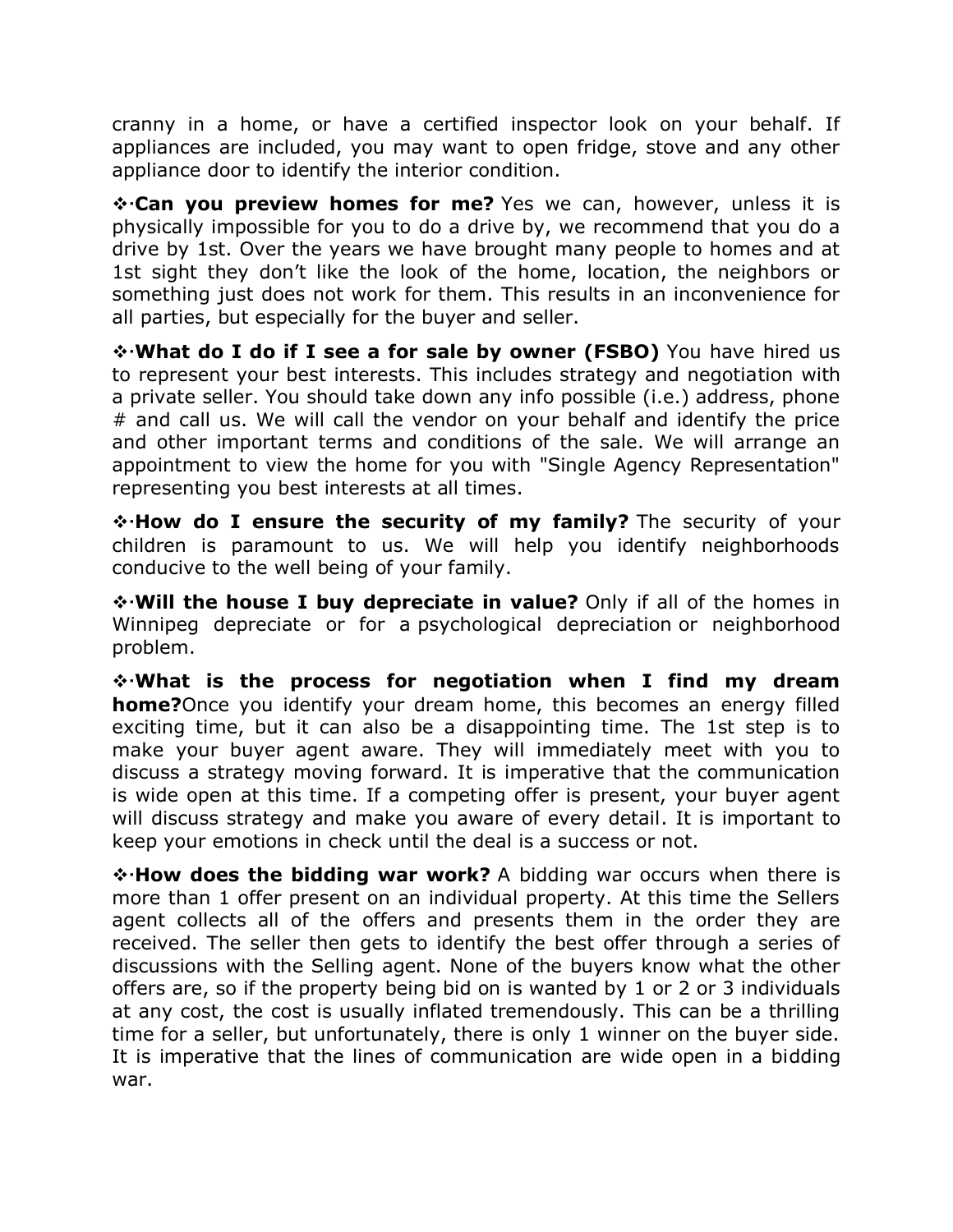❖**How do I avoid bidding wars?** This strategy is used by many of our buyers. We must simply wait until the "Offers presented" period has passed prior to showing the home. This does not guarantee you won't run into a bidding war, but it will eliminate the potential 80-90% of the time.

❖**Where do I find the best interest rate at the time of purchase?** Your lender will have provided you with a rate at the time of being pre – qualified. If the rate drops at time of transfer, you get the lower rate.

❖**Do I get Aeroplan Miles** Yes, we offer 2500 Aeroplan Miles for any transaction that closes through us. Please provide us with your Aeroplan #.

❖**When do I get Aeroplan Miles?** The process for receiving your Aeroplan Miles starts after all the money is distributed from your lawyer to all parties involved, which includes payment of commission to your agent. At that time, the money required to cover the cost of the Aeroplan Miles you earned is transferred to Royal Lepage Canada, which in turn goes to Aeroplan. Due to the enormous number of transactions that happen Canada wide, this becomes a long process. If you allow for 6 months from possession, this usually allows for enough time to see them turn up on your statement. We have tried every way possible known to mankind to speed up this process.

❖**How do I get access to the value added discount promised when we met?** The moment you secure a home, we will send you a congratulatory note with information on how to gain access to this wonderful program.

❖**I am not getting my auto notifications from you on houses for sale, how come?** The auto notification system is a wonderful tool to alert our clients about new listings. We monitor it daily and it lets us know weeks in advance of when a search will expire. In the event you do not receive listings for a period of more than 72 hours, you may want to advise us via email and we will check to make sure all is well. Due to the low numbers of inventory at certain times, it is possible to go a week or 2 without a match. This can be frustrating for all parties involved.

❖**Can I visit open houses?** Yes, please do. Please remember that you have hired us to represent your best interests, so it is important to tell the agent upon entering a home that you are represented by The Michael Leclerc Team and they will respect that and not hound you trying to sell you this home or others. Please keep in mind; visiting private sale open houses puts you in a weak bargaining position unless we accompany you. Please call us to join you through a private sale property.

❖**Can I preview the home prior to Possession date?** Unless you insert that request in to an offer to purchase, the vendor of the home you purchased is not obligated to ever let you back in until the transfer of keys.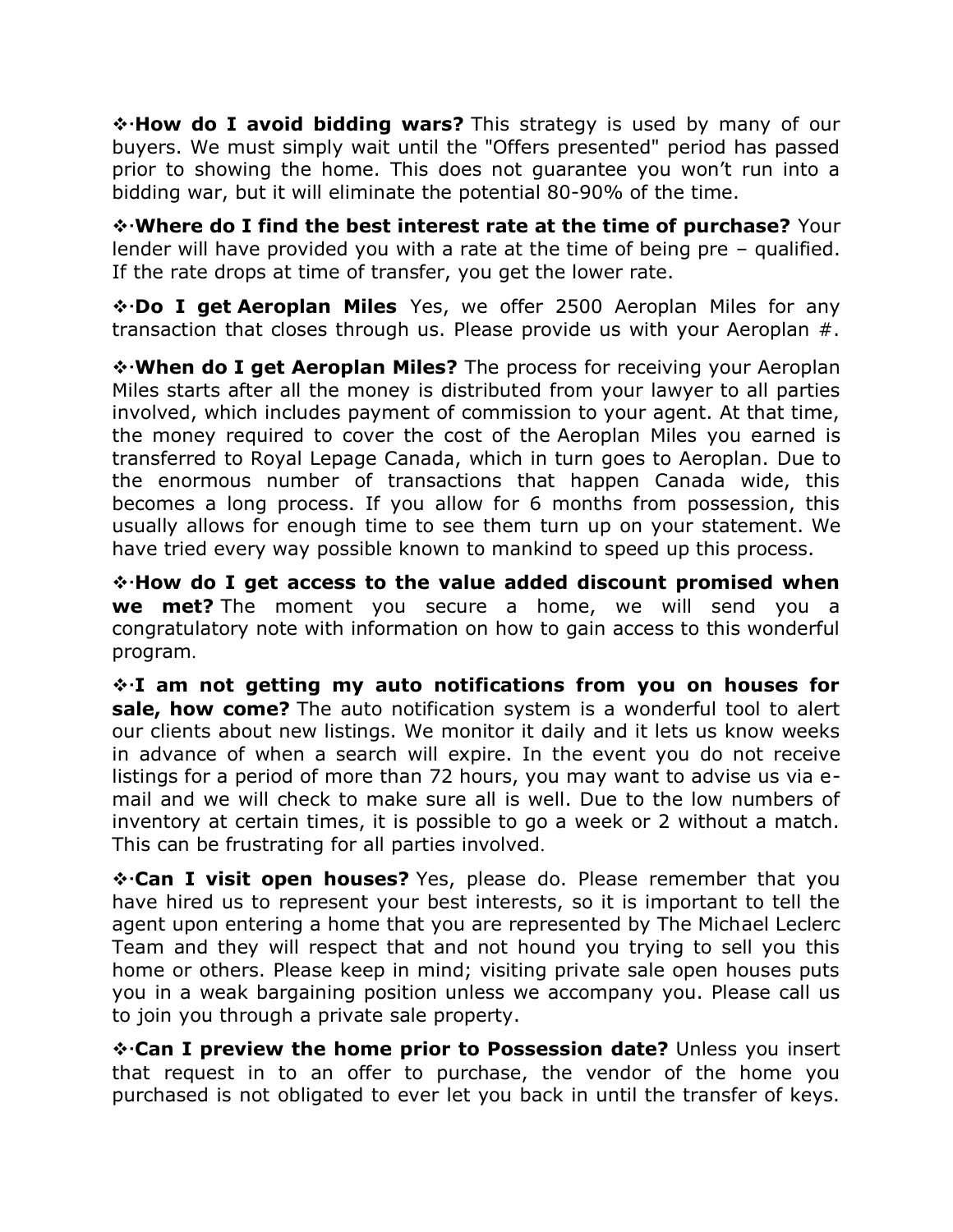It is not uncommon for a follow up showing to occur, but it is not always tolerated. We suggest writing it into the offer whenever possible.

❖**Will the builder contact me for my new home pre occupancy inspection?** Yes, the builders representative will call you, or us to help arrange a pre occupancy inspection to determine deficiencies You can not take possession of your new home until a pre occupancy inspection occurs.

❖**Is my possession date guaranteed on my resale home?** Yes, with the exception of a problem with the monies being transferred or a problem with paperwork. On a new home purchase? NO, the builders have a clause in their contracts spelling out conditions of possession. We have seen possessions delayed as much as 9 months on the extreme side.

❖**Is GST payable on a Resale Home Purchase?** NO. **On my New HomePurchase?** Yes, you will have a rebate from the Federal Government either factored into the contract or a check upon processing. **On vacant Land Purchase?** Yes and No, yes if the person you purchase it from is a developer and no if it is a private transaction.

❖**When should I read the utility meters?** The moment you take possession.

❖**When should I get home insurance?** Prior to taking possession.

## **3) The Legal Process – Answers**

❖**I just bought a home, what next?** What will happen initially is the real estate agent will forward to the lawyer a copy of your contract. Many times there are items in the contract that you want to discuss with your lawyer and we would be happy to do that.

❖**Which lawyer should I use?** In selecting a lawyer to assist you in the purchase of real estate, make sure you select a lawyer that is familiar with that area of law and practices regularly in that area. If you already have a lawyer that you familiar with and communicate well with, we do not intent to interfere with that relationship. However, if you are looking for a law firm that does a large volume of real estate and prides itself in the quality of its service, please contact us at Tacium Vincent Orlikow.

❖**What is cost? Legal Fees?** The cost of purchasing a home is fairly straightforward from a legal perspective. In the event that you are buying cash, our legal fee is \$300.00, in the event you need the assistance of a mortgage, it is an additional \$100.00 to total \$400.00. There are a number of other disbursements involved that lawyers pay on your behalf and it is necessary to go through that with your lawyer.

**❖ How do I know a lawyer acts in my best interest?** □A lawyer when taking on a client is obliged by the Law Society to act in the best interest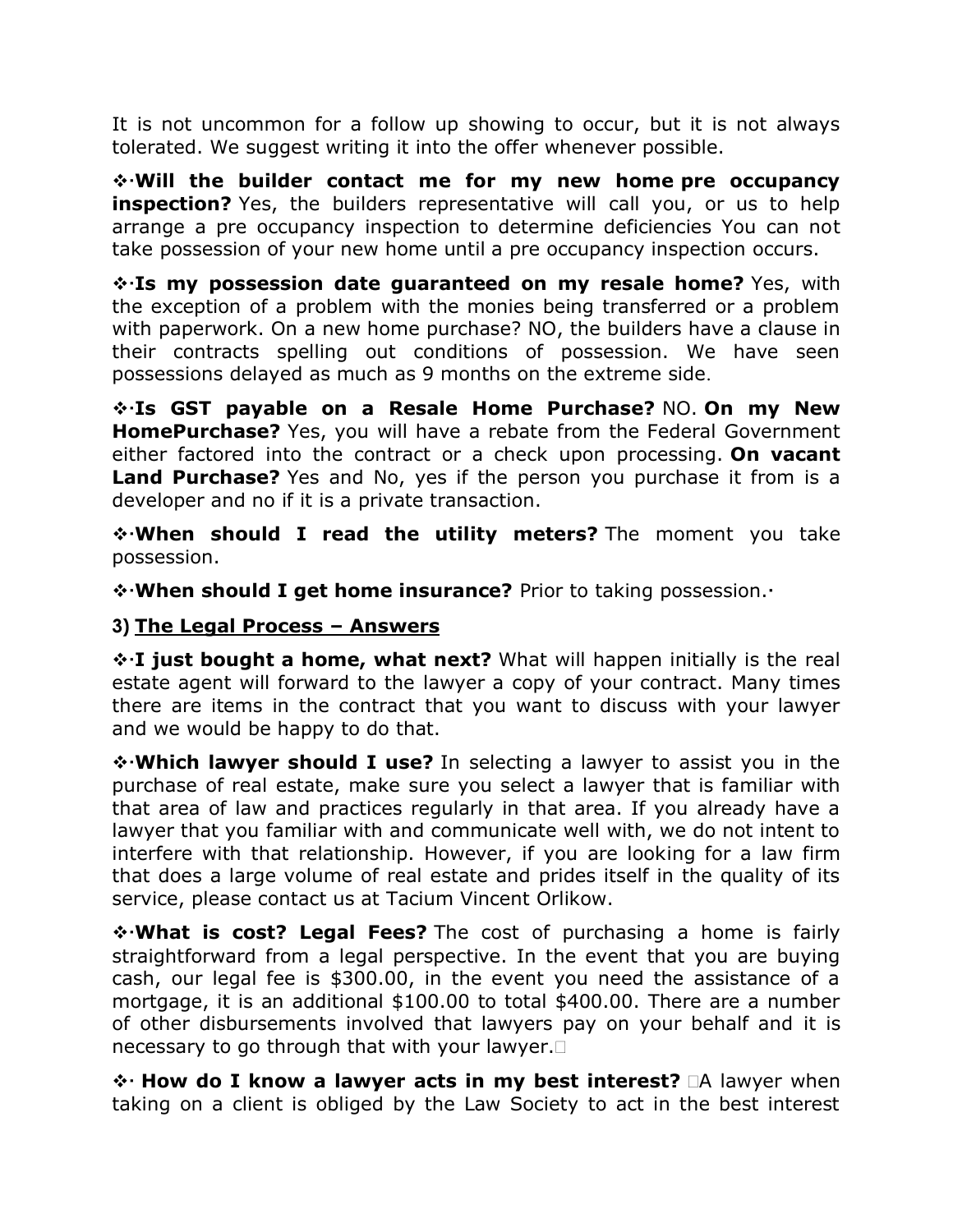only of their client. A lawyer always represents their respective client and promotes their interest exclusively unless he has permission in writing to represent more than one party.

❖ **How much money do I need at closing?** This is always a very important question that every purchaser needs answered as soon as possible. Many times it depends on the amount of mortgage money that you are receiving from your financial institution so it is necessary for the lawyer to wait to receive that information before contacting you and reviewing all of the closing costs. I can use an example of a closing:

| <b>Purchase Price:</b>                   | \$100,000.00 |           | <b>Int. Rate 7.5%</b> |
|------------------------------------------|--------------|-----------|-----------------------|
| Mortgage Amount: \$75,000.00             |              |           |                       |
| Annual Property Tax: \$2,400.00          |              |           |                       |
| <b>Possession Date: October 1st</b>      |              |           |                       |
| 1. Legal Fee $($300.00 + $100.00)$       |              |           | \$400.00*             |
| 2. Disbursements                         |              |           |                       |
| a) Land Transfer                         |              | \$400.00  |                       |
| b) Registration Cost Land                |              | \$69.00   |                       |
| c) Mortgage                              |              | \$69.00   |                       |
| d) Survey & Zoning, and                  |              | ∗         |                       |
| or Title Insurance                       |              |           |                       |
| e) Tax Certificate                       |              | \$35.00   |                       |
| f) Courier                               |              | \$35.00*  |                       |
| g) Title Searches Etc.                   |              | $$45.00*$ |                       |
| h) File Fee                              |              | \$45.00*  |                       |
| i) GST                                   |              | \$36.75   |                       |
| j) PST                                   |              | \$ 24.00  |                       |
|                                          |              |           | \$758.75              |
| 3) Adjustments                           |              |           |                       |
| a) Property tax (Increase Purchase Price |              |           | +\$600.00             |
| by three months-(Oct., Nov., Dec)        |              |           |                       |
| b) Interest to Vendor                    |              |           |                       |
| \$75,000.00x0.075/365x31=                |              |           | +\$477.74             |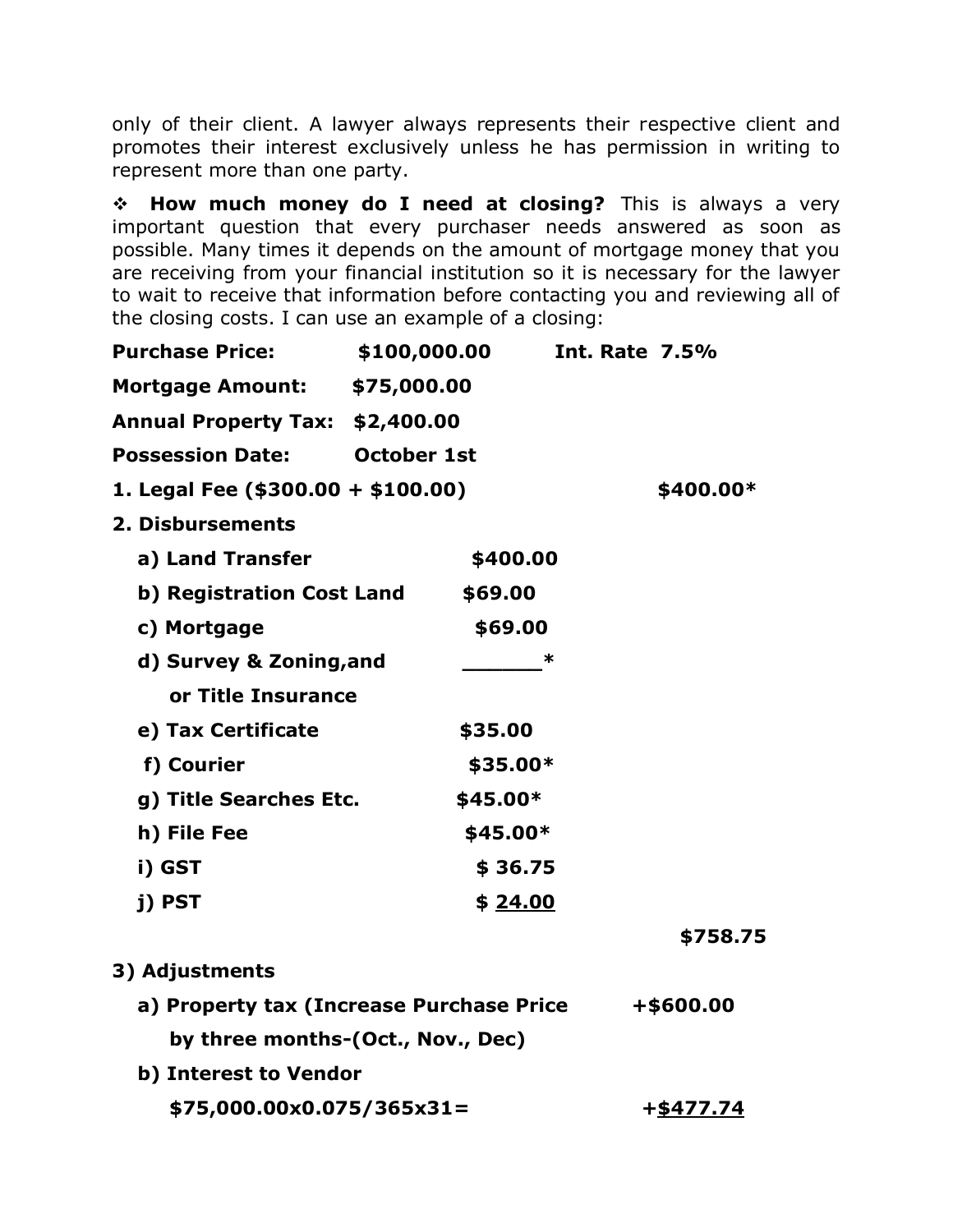#### GST applies to items denoted by "\*"

❖ **How are taxes paid?** Taxes are paid dependent on what municipality you are purchasing in. In Winnipeg, there are two methods of paying taxes: you can start on a program called TIPP whereby the taxes are paid on a monthly basis commencing January 1st, continuing 1/12 of the tax bill being paid each month throughout the year. Another method of paying the tax bill in Winnipeg is to pay the entire bill at the end of June covering the period from January 1st to December 31st.

❖ **When is my first mortgage payment?** Mortgage payments are unlike rent payments where you make a payment and then it covers you into the future. Any payment made on a mortgage covers you to that day to be current, in other words, it covers the past. Your first mortgage payment depends on the date your mortgage started. The date your mortgage started depends on how long it takes land titles to process the change of title and the lawyer report to the bank that everything is fine. Whenever the mortgage commences then the payments commence thereafter. If you are on a two-week payment structure, it would be two weeks from the date of advance to the lawyer. If you are on a monthly basis, normally the financial institution wants the payments to come out on the first of the month so there may be an irregular payment of the smaller amount the first month, but then the full payment will commence the month thereafter.

❖**What happens if the house is not in the same condition as possession as it was when I looked at it?** In your contract there is a provision which states that the vendor is responsible to keep the house in the same condition as when you viewed it and made your offer. Obviously the purchase price reflects the value of the house at the time you were viewing it so if anything substantial has changed since that time between the time you made the offer and when you take possession, the vendor is responsible. Your lawyer will assist in writing a letter to the seller's lawyer outlining any changes in the condition and between lawyers, the matter usually is negotiated through either money or replacement or items that are missing or damaged.

❖**What is land transfer tax? How much does it cost?** Land transfer tax is usually the most significant disbursement. This tax is paid by every purchaser to the provincial government when you purchase property, but not when you sell property. The tax is calculated as a percentage of the value of the property that you are buying and different percentages are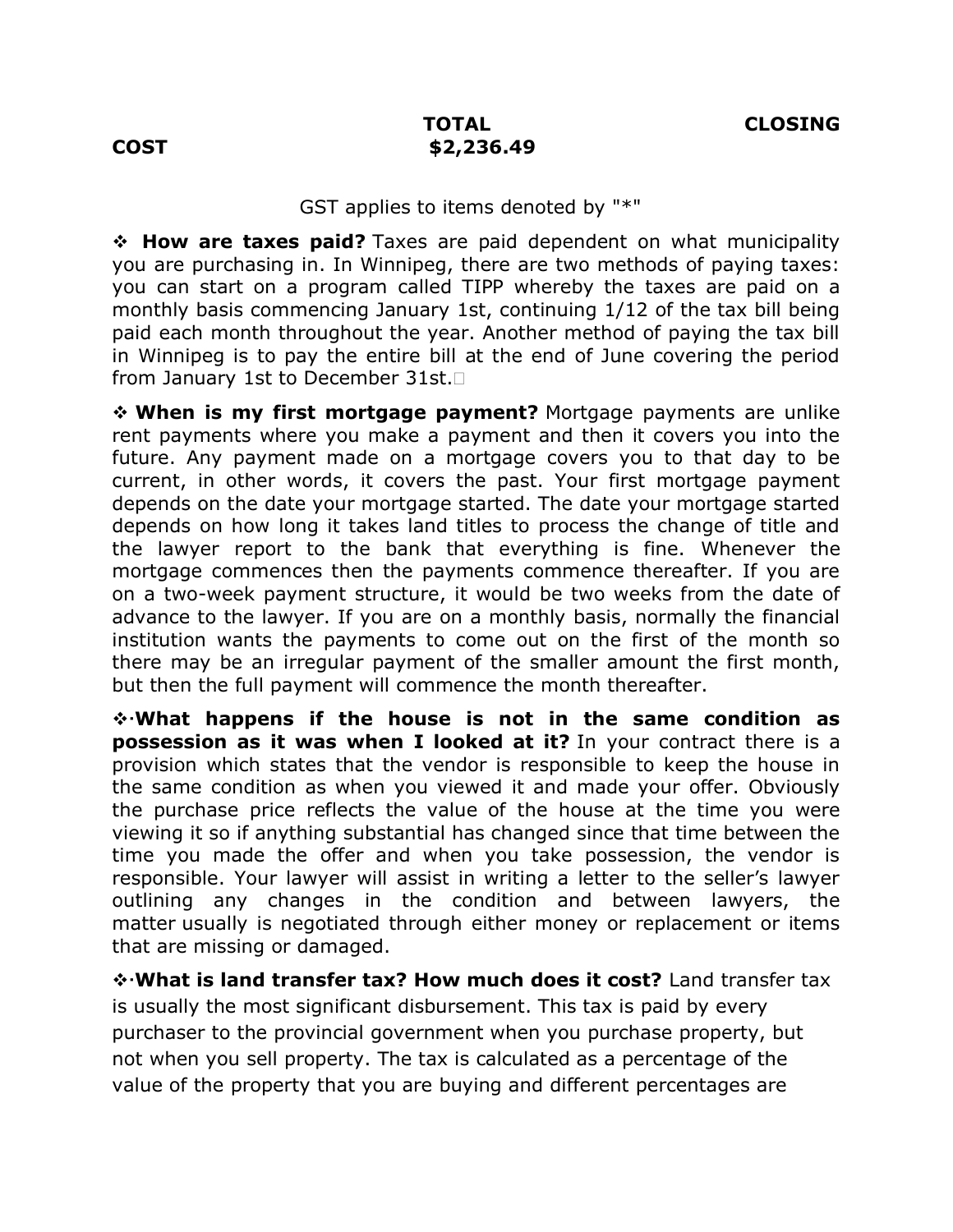applied to each part of the fair market value. The higher the value of the home, the higher the percent owing for land transfer tax. The link below will take you to the Province of Manitoba Land Transfer Tax webpage and will also be able to give you the information you desire.

<https://www.gov.mb.ca/finance/other/landtransfertax.html>

The fees presently are a base fee for any property \$30,000.00 or less is \$69.00. Any value between \$30,000.00 - \$90,000.00 is .5%, any value over \$90,000.00 - \$150,000.00 is 1%, anything over \$150,000.00 - \$200,000.00 is 1.5%, anything over \$200,000.00 is at 2%.

❖**Do I need a Survey Certificate & Zoning Memorandum?** It is not essential that you require a Survey Certificate and Zoning Memorandum. Most financial institutions do have that as a requirement or in substitute for that title insurance. Survey & Zoning confirms what you bargained for in your contract which is that the property that you are buying will not encroach on your neighbour's property and that it has the proper alignments as to side yard, front yard and backyard. It also will reveal if anyone is encroaching on your property, as it is a legal survey showing where all the structures are and your boundaries. It is helpful many times to have a Survey & Zoning in the event that you are planning an addition to the property or wanting to build a fence or deck in furtherance of the property. Title insurance is another cheaper option. Survey Certificate and Zoning Memorandum usually cost about \$425.00 if the property is within Winnipeg city limits. Title insurance is around \$229.00 and it does not physically give you a diagram of your property and the boundaries, but it does cover all of the issues relating to by-laws for side, front and backyard. In addition to covering you for the possibility that those are incorrect, it also covers off many other things such as if the seller made renovations to the property and did not get the proper building permit and there are items that are not up to code. If this is discovered it can also be covered through title insurance.

❖**What is a Tax Certificate?** A tax certificate is evidence that the taxes are current to the year in question and the municipality verifies that there are no outstanding taxes in arrears.

❖ **Do I need to do title searches?** Yes. It is essential in buying a property you search the title. The title discloses to the purchaser many things. The purchaser is made aware of any mortgages, liens or judgments that the vendor may have that have to be removed that are attached to that property. The title search also discloses any other types of agreements that relate to that property.

❖**Why am I paying interest to the seller at possession date?** This is often the most confusing part of a purchase transaction. If you are getting a